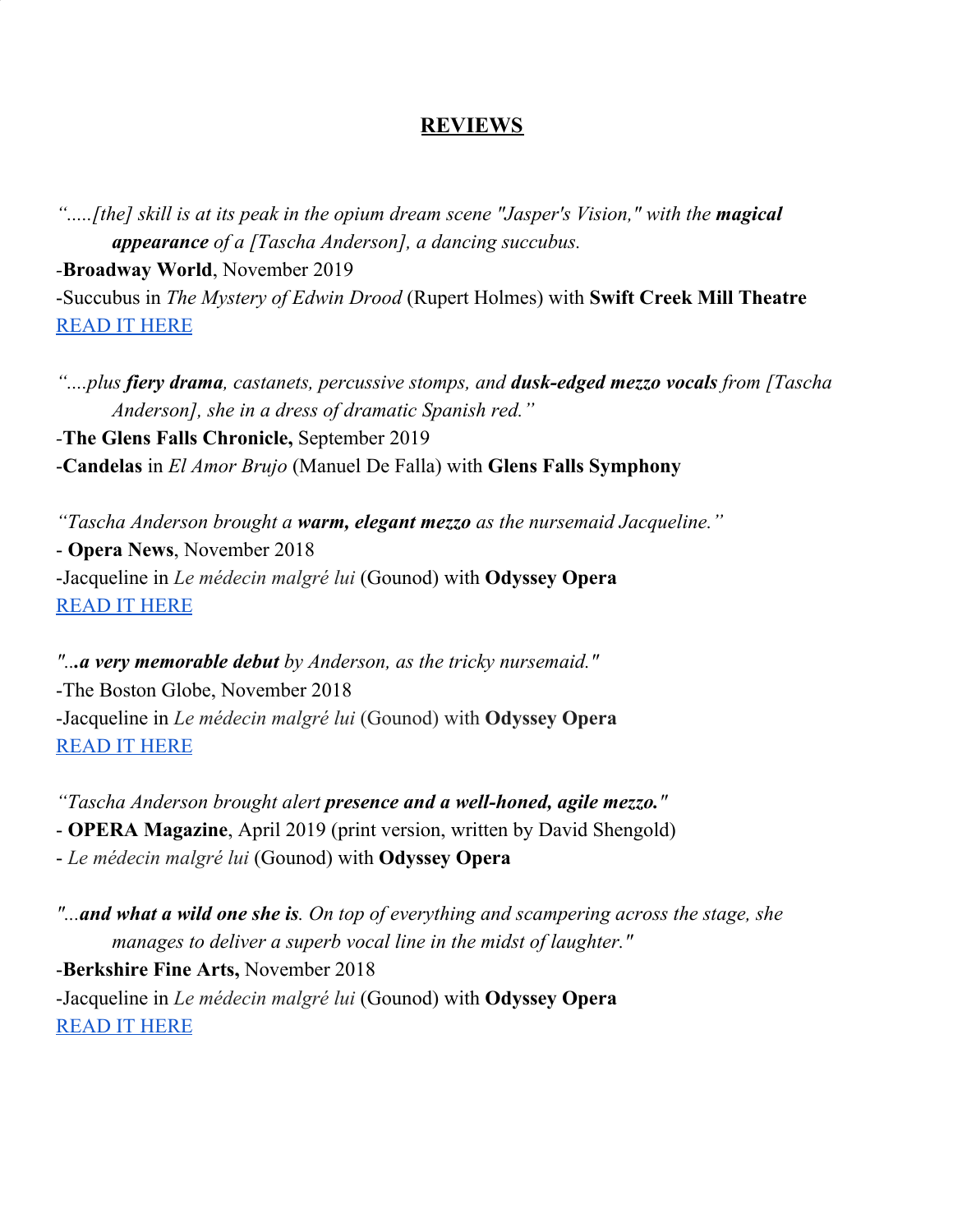*"...a vivacious redhead, she showed herself lively and energetic." -* The Boston Music Intelligencer, November 2019 -Jacqueline in *Le médecin malgré lui* (Gounod) with **Odyssey Opera** [READ](https://www.classical-scene.com/2018/11/10/gounod-moliere-doctor/) IT HERE

*"Her sharp voice provided punctuation, and her acting bolstered that."* -Schmopera, November 2019 *-*Jacqueline in *Le médecin malgré lui* (Gounod) with **Odyssey Opera** [READ](https://www.schmopera.com/wacky-silly-medecin-malgre-lui-an-over-the-top-delight/) IT HERE

"Tascha Anderson, as the older Alyce, was bitter, tired of it all and wanting to move on with her *life. In a beautiful moment I'll call "after you hear me out," she explained to the older Thompson that all the things she did were to keep her children together and well. All four singers did phenomenal work in learning and memorizing an unforgiving vocal score." -*Broome County Arts Council, November 2017 -Older Alyce in *Glory Denied* with **Tri-Cities Opera** [READ](https://broomearts.org/tcos-pow-opera-packs-emotional-wallop/) IT HERE

*"Standout performance by Tascha Anderson as the fearless Pamela."* - The Times Union, October 2016 -Pamela Yusupov in the **World Premiere** of *Roscoe* (Evan Mack) with **Albany Symphony** [READ](https://www.timesunion.com/local/article/From-book-to-opera-Roscoe-triumphs-9975025.php) IT HERE

*"Tascha Anderson sizzled as the seductress in red."* - The Daily Gazette, October 2016 -Pamela Yusupov in the **World Premiere** of *Roscoe* (Evan Mack) with **Albany Symphony** [READ](https://dailygazette.com/article/2016/10/16/albany-symphony-orchestras-roscoe-beautiful-long) IT HERE

*"The lovely Tascha Anderson was Rosina, who knew her own mind and did not see the churlish Dr. Bartolo as part of her future. Her"Una voce poco fa" was excellent." -* Ann Breen-Melcafe, The Schroon Laker, July 2015 **-Rosina** *in Il barbiere di Siviglia* with Seagle Music Colony [READ](http://schroonlaker.com/blog-roll/2015/7/22/the-amazing-production-and-cast-of-the-barber-of-seville) IT HERE

*"...a brassy mezzo with flair"* -Arts Impulse, April 2014